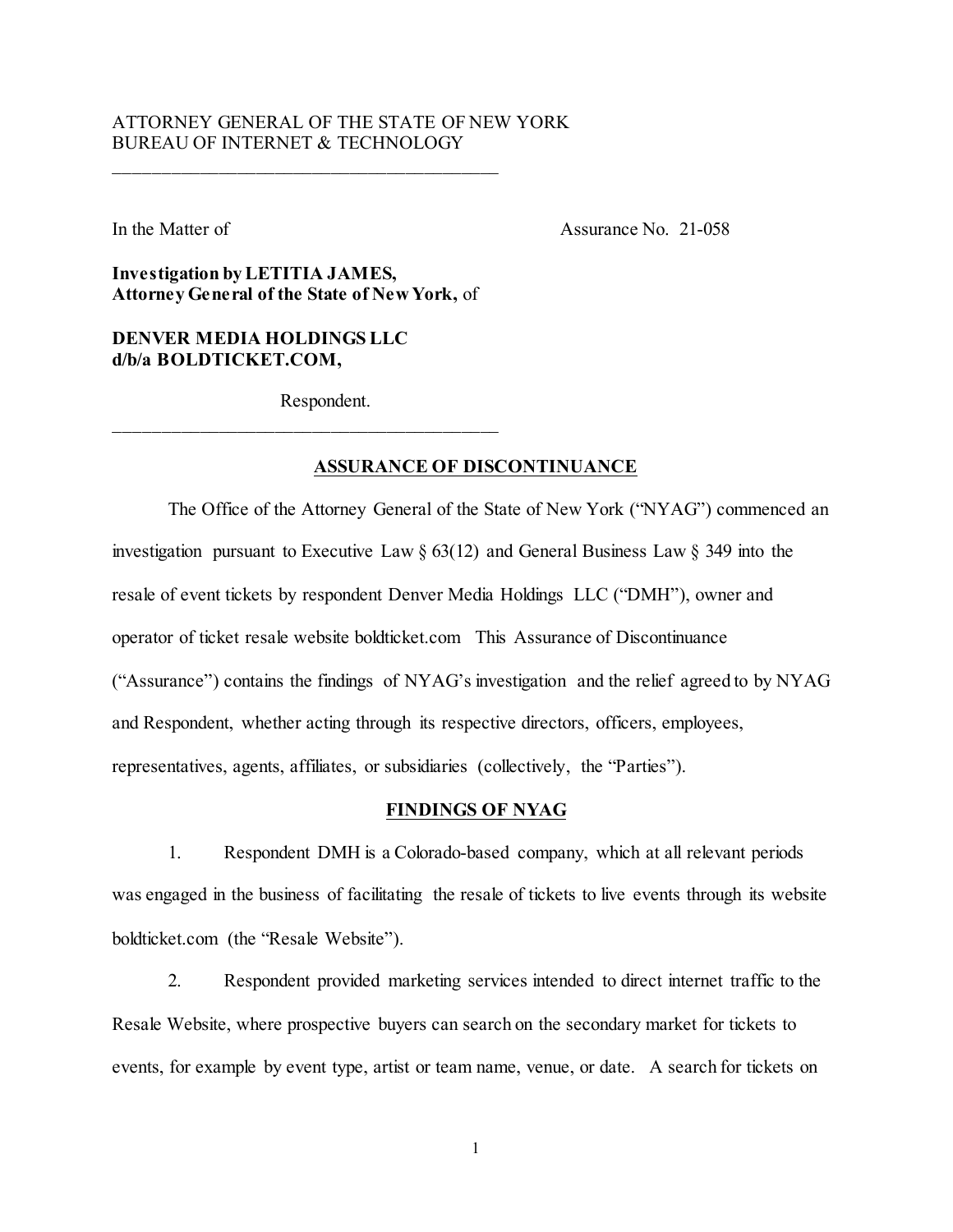the Resale Website displayed tickets that independent third parties have listed for resale on a platform owned and operated by DMH's third-party vendor, Ticket Fulfillment Services, L.P. ("TFS"), a wholly-owned subsidiary of Vivid Seats LLC.

3. DMH displayed the TFS platform on the Resale Website pursuant to a contract with TFS. When a consumer used the Resale Website to purchase a ticket through the TFS platform, TFS managed, verified, and processed the order, and ensured the fulfillment of the order, including delivery of tickets. DMH did not itself offer any tickets for resale through the Resale Website, and did not process or fulfill the orders that customers placed through the Resale Website.

4. TFS also handled customer service on behalf of DMH. For example, if a customer called the customer service telephone number displayed on the Resale Website, that call was routed to TFS. At times, however, TFS would consult with DMH about how to respond to a particular inquiry.

5. On a weekly basis, TFS disbursed to DMH the contractual commission it earned for any sales made on the platform through the Resale Website. DMH had the ability to adjust the prices of or add service fees to tickets available on the platform through the Resale Website, which in turn affected the amount of its commission.

6. The parties' contract required DMH to reimburse TFS for any commissions TFS had previously distributed to it, if the event for which the ticket was previously sold were canceled for any reason. TFS had the right to deduct any such amounts from future payments to DMH.

7. The parties' contract also appended Terms and Conditions drafted by TFS that DMH was required under the agreement to post on its Resale Website. From at least January 15,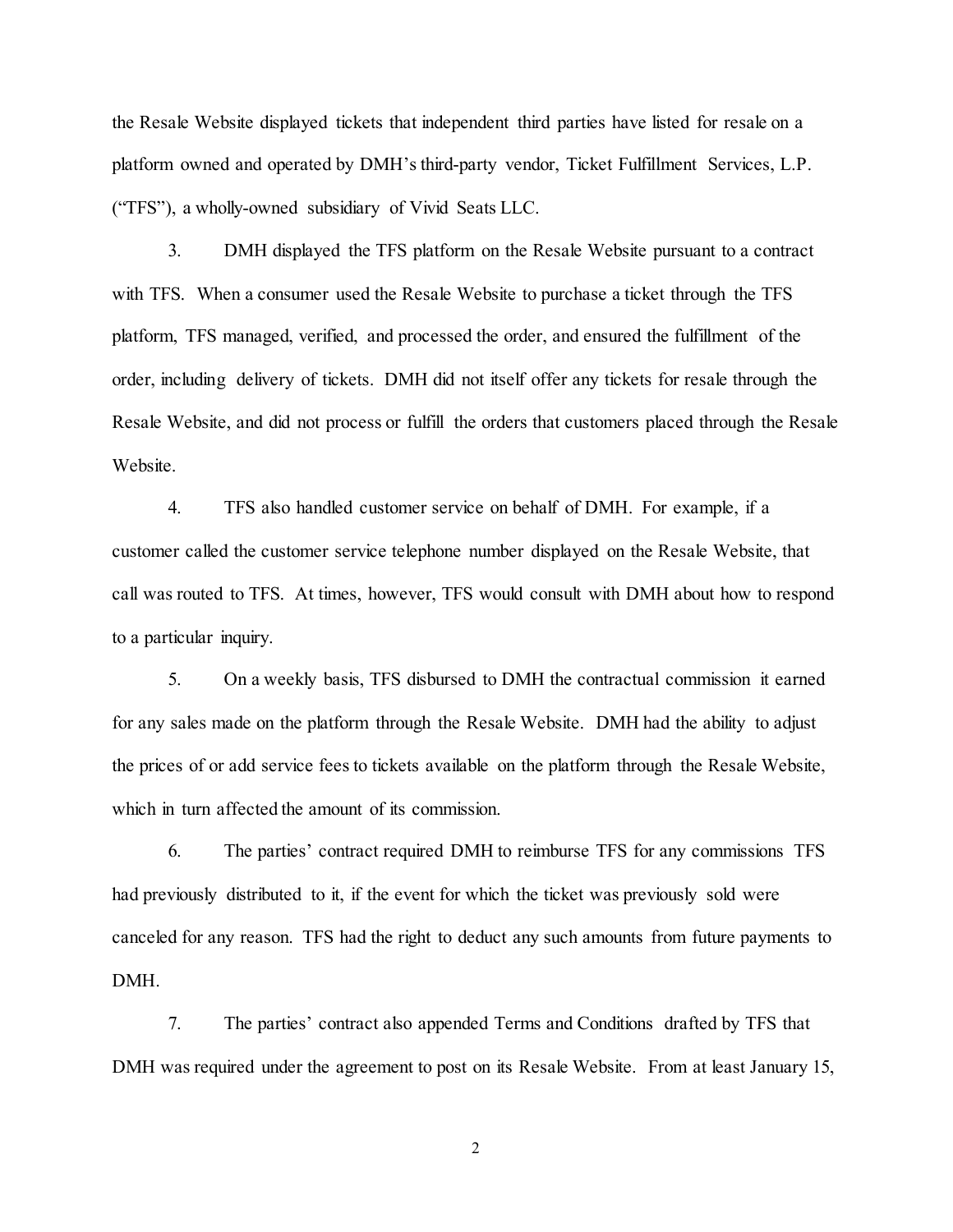2018 through May 2020, the Terms of Service available on the Resale Website promised consumers that they would receive a refund if the event for which they were purchasing a ticket was canceled.

8. Over the course of February and March 2020, the threat of the novel coronavirus COVID-19 began to materialize in significant ways. With COVID-19 cases mounting in New York State, on March 12, 2020, New York Governor Andrew Cuomo issued Executive Order 202.1, temporarily prohibiting public gatherings of more than five hundred people. Public ticketed events were canceled en masse both within New York and around the country.

9. During the month of April 2020, DMH and TFS conferred about the extensive dislocation in the secondary market for ticket events, and its impact on DMH's and TFS's finances. TFS created and provided spreadsheets to DMH that quantified DMH's financial obligations arising from mass event cancellations. These documents compared the financial effect of continuing to offer cash refunds for all purchasers with store credit.

10. As cancellations continued to pile up, DMH and TFS coordinated to limit DMH's exposure to a wave of refunds. On April 26, 2020, DMH represented to TFS by email that the company did not "have another option at this point other than to offer site credit[,] as the cost of the potential refunds if more events are canceled is more than we can afford to return in commission." Two days later, on April 28, 2020, DMH's owner wrote to representatives with TFS expressing concern about the legality of a blanket store credit policy.

11. Notwithstanding that concern, on or about May 15, 2020, DMH and TFS posted a revised version of the Terms and Conditions to the Resale Website. The new policy stated that if the ticketed event is canceled, DMH "will give you a full refund of the purchase price or will issue a credit for use on a future purchase, as determined in its sole discretion (unless otherwise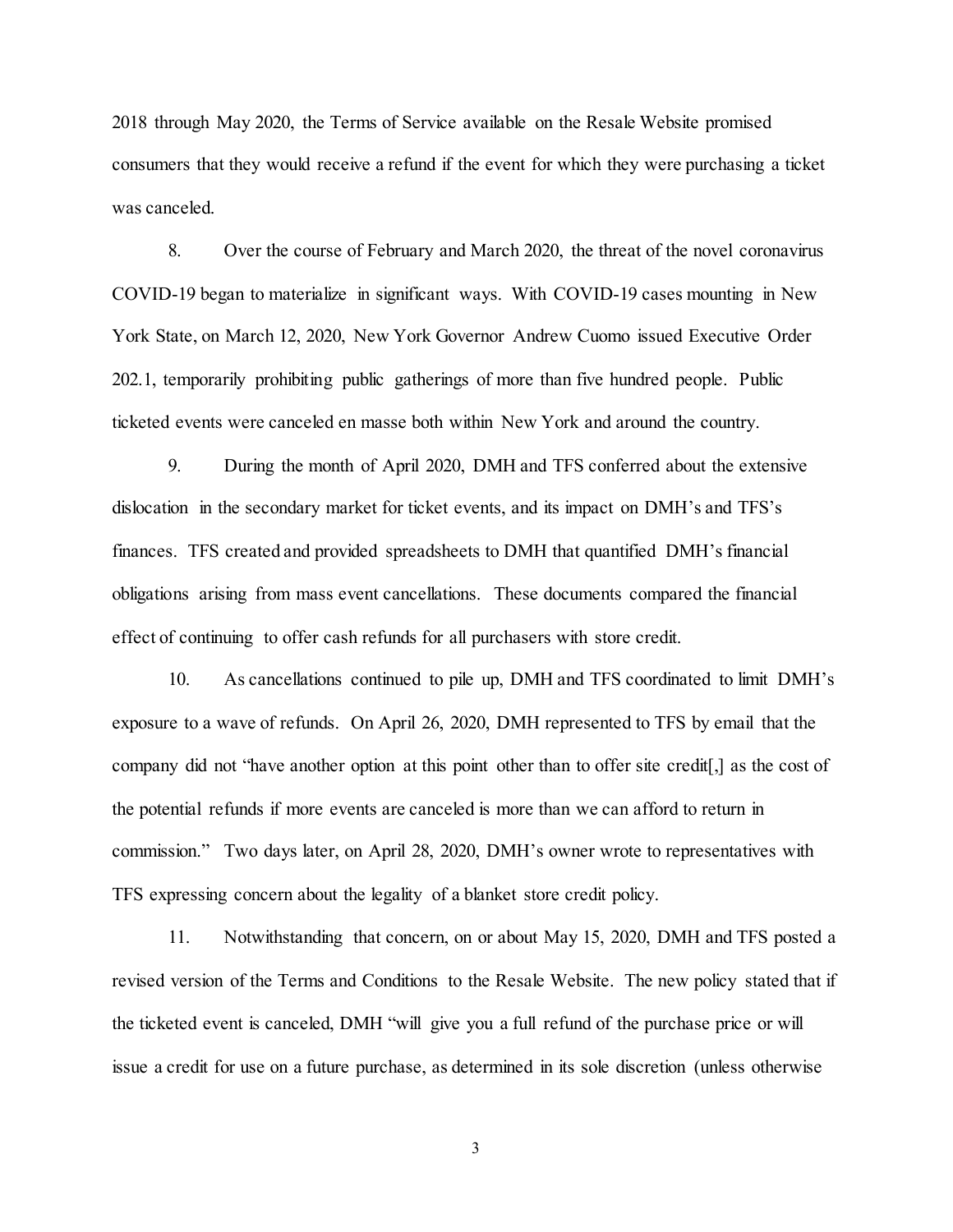required by applicable law)." Yet despite that promise to provide refunds where "required by applicable law," DMH and TFS continued to deny refunds even where the law required them to guarantee refunds, including to purchasers who had bought tickets to events within New York State that were canceled after DMH and TFS implemented these revisions.

12. At or around the same time that they posted the revised Terms of Service, and by no later than May 17, 2020, DMH and TFS sent out emails to customers who had already received a prior notice informing them that their event had been canceled. These emails told consumers, all of whom had purchased their tickets pursuant to a promise that they would be refunded if the event were canceled, that they were instead subject to the store credit policy. DMH and TFS continued to send out substantially similar emails to consumers when new cancelations occurred.

13. Throughout this period, TFS would notify DMH of individual complaints they received through the customer service portals. Although the parties agreed in certain individual cases to provide refunds, they (through TFS's direct communications with consumers) continued to deny refunds to other purchasers entitled to refunds by law and to provide store credit as the default option—and failed to notify consumers that they might be entitled to refunds by law.

14. These practices harmed consumers by failing to provide refunds they were entitled to by law, deceiving consumers by misrepresenting their eligibility for a refund, and failing to honor express refund promises.

## **Regulatory Framework**

15. Executive Law § 63(12) and General Business Law §§ 349 and 350 prohibit misrepresentation and deceptive acts or practices in the conduct of any business.

16. Executive Law  $\S 63(12)$  also prohibits illegal practices in the conduct of any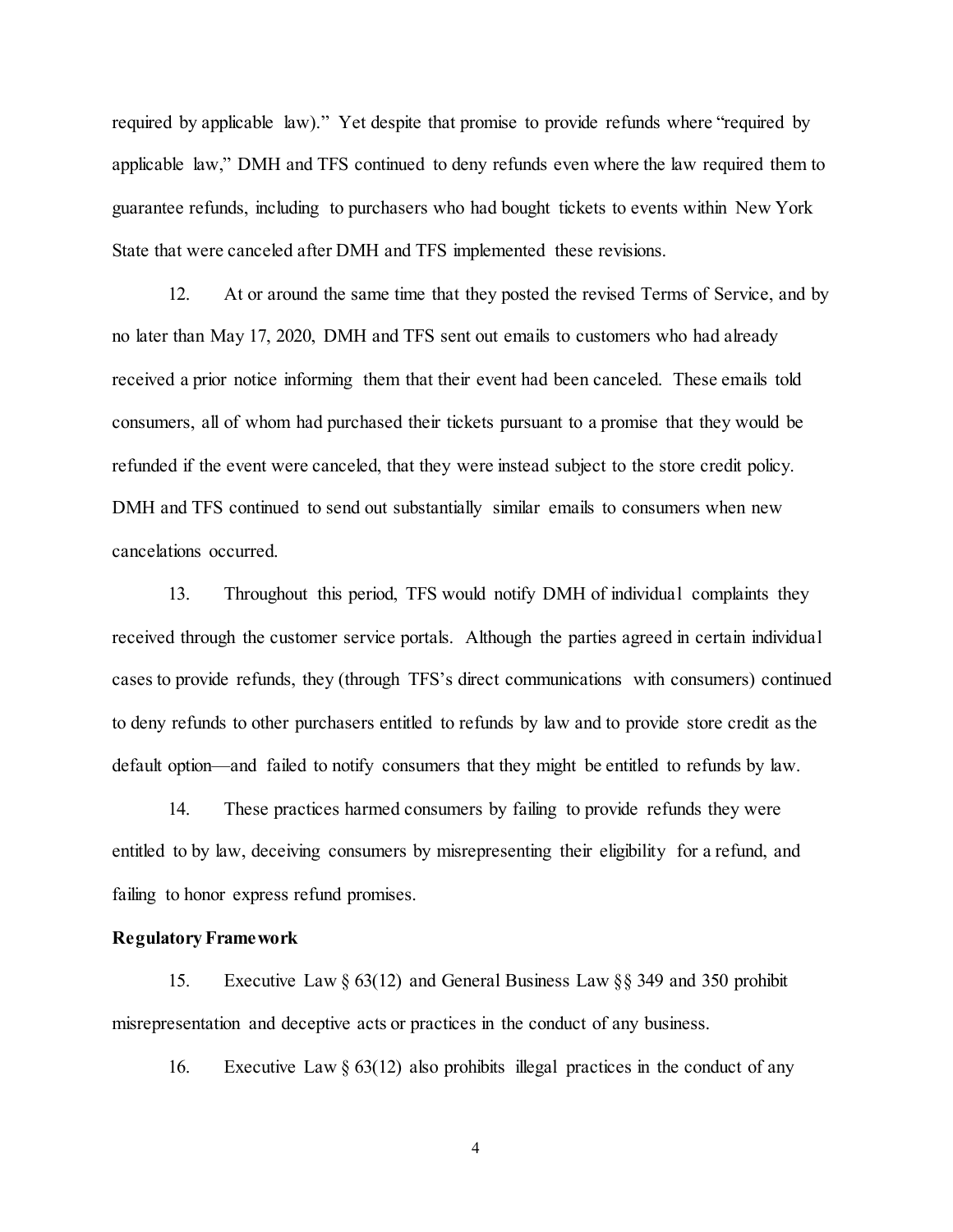business. Arts and Cultural Affairs Law § 25.07 requires any person, firm, or corporation that facilitates the resale of event tickets to guarantee that it will refund to the purchaser the amount paid by the purchaser (including, but not limited to, all fees, regardless of how characterized) if the event for which such ticket has been resold is canceled, notwithstanding any other provision of law.

## **Respondent's Conduct Violated New York Law**

17. NYAG finds that Respondent's conduct violated, *inter alia*, Executive Law § 63(12), which authorizes NYAG to pursue repeated fraudulent or illegal acts; GBL §§ 349 and 350, which prohibit deceptive acts and practices and false advertising; and Arts and Cultural Affairs Law § 25.07, which requires any person, firm, or corporation that facilitates the resale of event tickets to guarantee refunds to purchasers if the event for which the purchaser has bought a ticket is canceled.

18. Respondent neither admits nor denies NYAG's Findings, paragraphs 1–14 above.

19. NYAG finds the relief and agreements contained in this Assurance appropriate and in the public interest. THEREFORE, NYAG is willing to accept this Assurance pursuant to Executive Law  $\S 63(15)$ , in lieu of commencing a statutory proceeding for violations of Executive Law  $\S 63(12)$ , GBL  $\S 8349$  and 350, and Arts and Cultural Affairs Law  $\S 25.07$ .

IT IS HEREBY UNDERSTOOD AND AGREED, by and between the Parties:

#### **RELIEF**

20. Respondent shall not directly or indirectly – on its own or through any existing or future firm or other business structure – engage, or attempt to engage, in conduct in violation of Executive Law § 63(12), GBL §§ 349 and 350, and Arts and Cultural Affairs Law § 25.07, and expressly agrees and acknowledges that any such conduct is a violation of the Assurance, and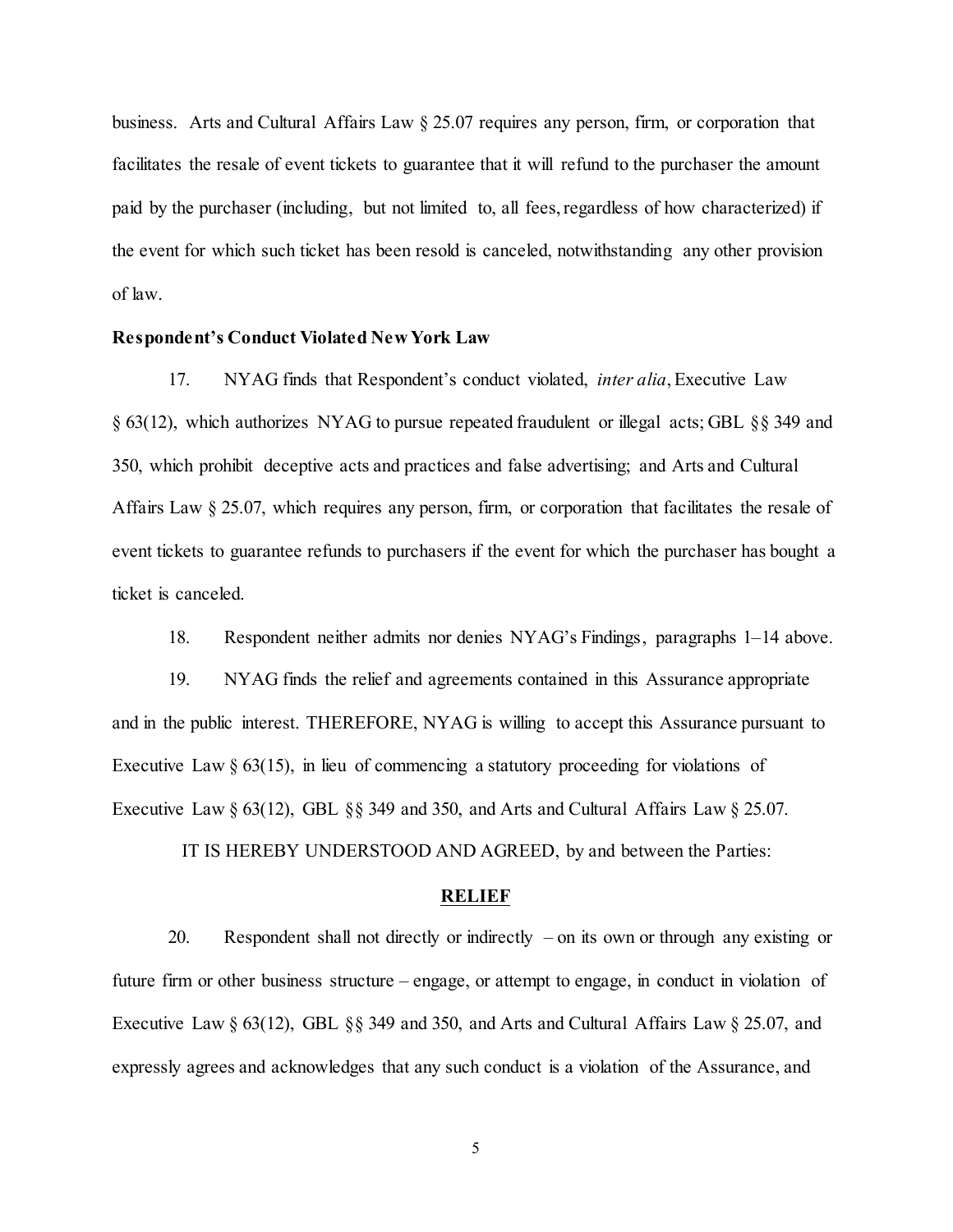that NYAG thereafter may commence the civil action or proceeding contemplated in paragraph 19, *supra*, in addition to any other appropriate investigation, action, or proceeding.

21. Within thirty (30) days of the Effective Date of this Assurance, Respondent shall notify or cause to be notified (i) all New York State residents who placed an order on the Resale Website at any time prior to May 15, 2020 for an event to be held in any venue outside of New York State at any time after January 1, 2020, which event was thereafter canceled (the "NY Resident Purchasers"); and (ii) all consumers regardless of residency who placed an order on the Resale Website for an event to be held in any venue within New York State at any time after January 1, 2020, which event was thereafter canceled (the "NY Venue Purchasers," and collectively with the NY Resident Purchasers, "Covered Purchasers"), that they are eligible for a refund of their entire purchase price, and may choose either (i) to claim that refund, less any credit the consumer may have already received in lieu of that refund and used on a purchase, or (ii) to retain any credit the consumer may have already received in lieu of that refund.

a. To the extent Respondent has refunded a Covered Purchaser in full for a Covered Order or has provided or delivered notice on or after February 8, 2021 to a Covered Purchaser of that Purchaser's eligibility for a refund for a Covered Order and have not through the Effective Date of this Assurance received a request for a refund, Respondent need not provide notice pursuant to this paragraph to the Covered Purchaser with respect to the Covered Order for which that Purchaser has been so refunded or notified.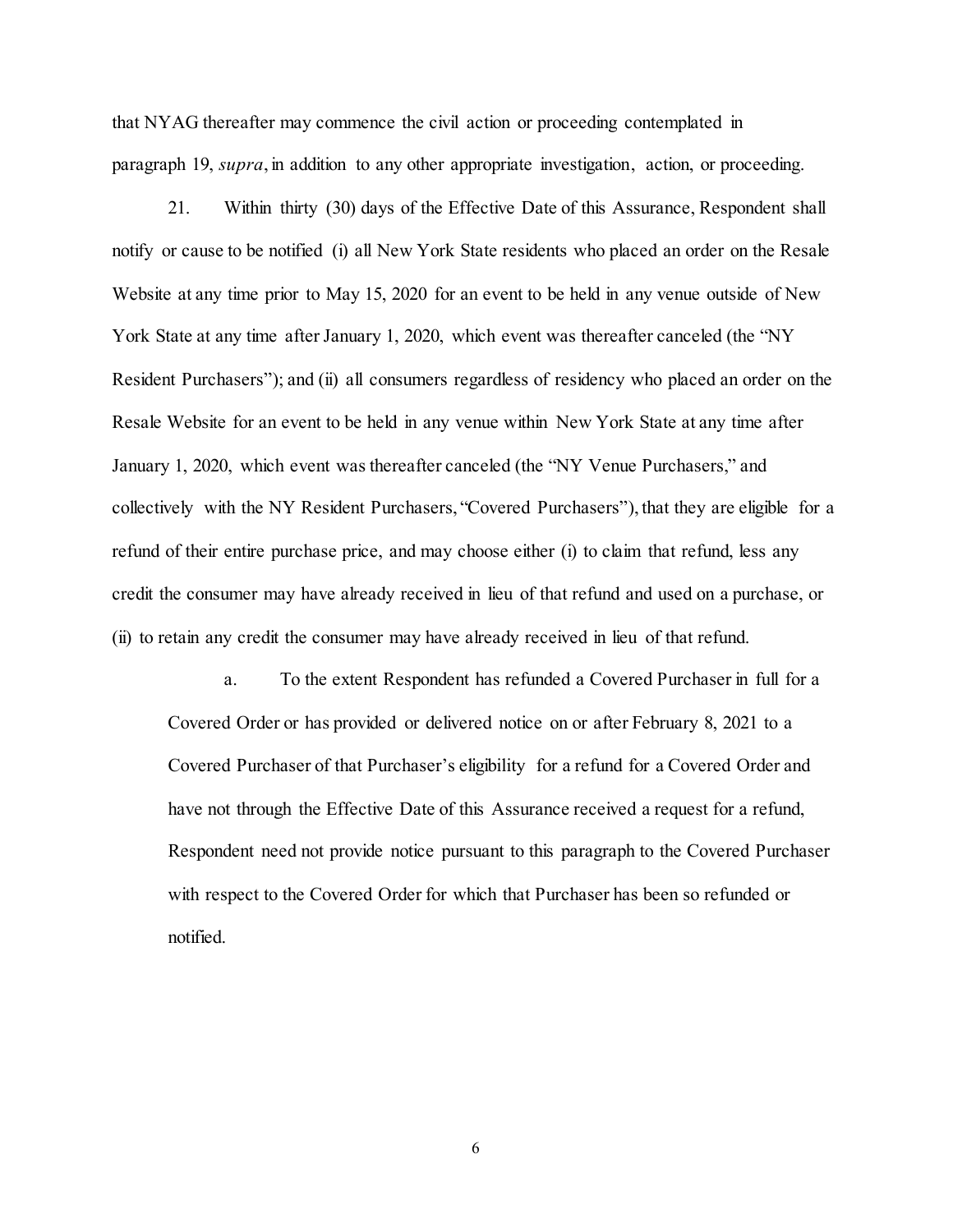b. Any notice sent pursuant to this paragraph shall be sent by email to the email address associated with the order and (i) inform consumers, in both the subject line and body of the email, that the notice concerns a refund offer for the consumer's ticket order; (ii) identify with specificity the event and/or order to which the refund offer relates; and (iii) clearly and conspicuously inform the consumer how to claim a refund.

22. Within fourteen (14) days of the Effective Date of this Assurance, Respondent shall conduct a full review of the statements on their Resale Website concerning refunds for canceled events and shall ensure that any and all such statements disclose that consumers may be entitled to refunds under applicable law.

23. In any communication occurring after the Effective Date of this Assurance that is made by Respondent to a consumer concerning a canceled event, Respondent shall clearly and conspicuously inform the consumer that he or she may be entitled to a refund under applicable law.

#### **MISCELLANEOUS**

24. Acceptance of this Assurance by NYAG is not an approval or endorsement by NYAG of any of Respondent's policies, practices, or procedures, and Respondent shall make no representation to the contrary.

25. Respondent expressly agrees and acknowledges that NYAG may initiate a subsequent investigation, civil action, or proceeding to enforce this Assurance, for violations of the Assurance, or if the Assurance is voided pursuant to paragraph 32, and agrees and acknowledges that in such event:

a. any statute of limitations or other time-related defenses are tolled from and after the effective date of this Assurance;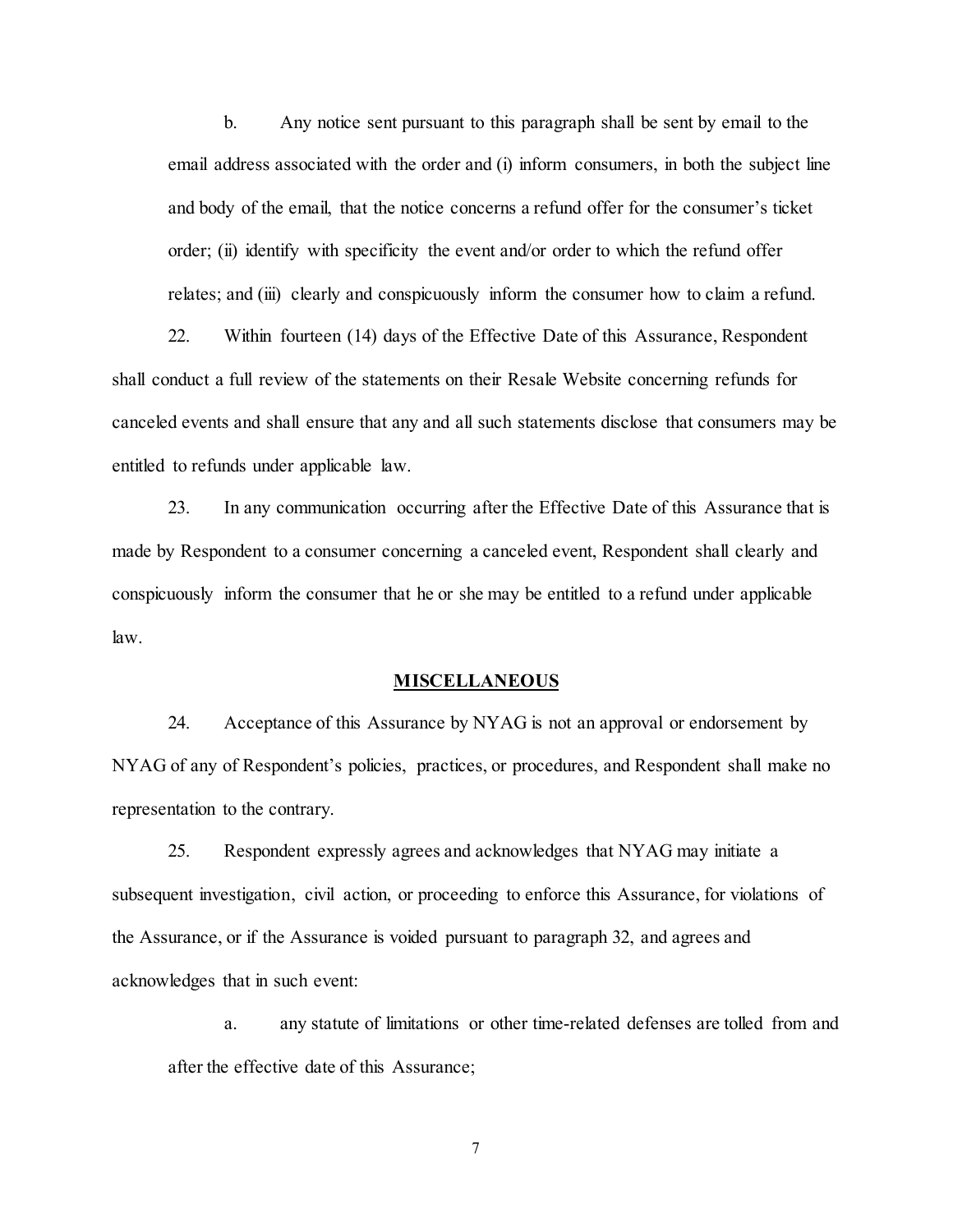b. the NYAG may use statements, documents or other materials produced or provided by Respondent prior to or after the effective date of this Assurance;

c. any civil action or proceeding must be adjudicated by the courts of the State of New York, and that Respondent irrevocably and unconditionally waives any objection based upon personal jurisdiction, inconvenient forum, or venue.

d. evidence of a violation of this Assurance shall constitute prima facie proof of a violation of the applicable law pursuant to Executive Law  $\S$  63(15).

26. If a court of competent jurisdiction determines that Respondent has violated the Assurance, Respondent shall pay to the NYAG the reasonable cost, if any, of obtaining such determination and of enforcing this Assurance, including without limitation legal fees, expenses, and court costs.

27. This Assurance is not intended for use by any third party in any other proceeding.

28. All terms and conditions of this Assurance shall continue in full force and effect on any successor, assignee, or transferee of Respondent. Respondent shall include any such successor, assignment or transfer agreement a provision that binds the successor, assignee or transferee to the terms of the Assurance. No party may assign, delegate, or otherwise transfer any of its rights or obligations under this Assurance without the prior written consent of NYAG.

29. Nothing contained herein shall be construed as to deprive any person of any private right under the law, nor to waive any legal argument or defense not expressly waived herein.

30. Any failure by the NYAG to insist upon the strict performance by Respondent of any of the provisions of this Assurance shall not be deemed a waiver of any of the provisions hereof, and the NYAG, notwithstanding that failure, shall have the right thereafter to insist upon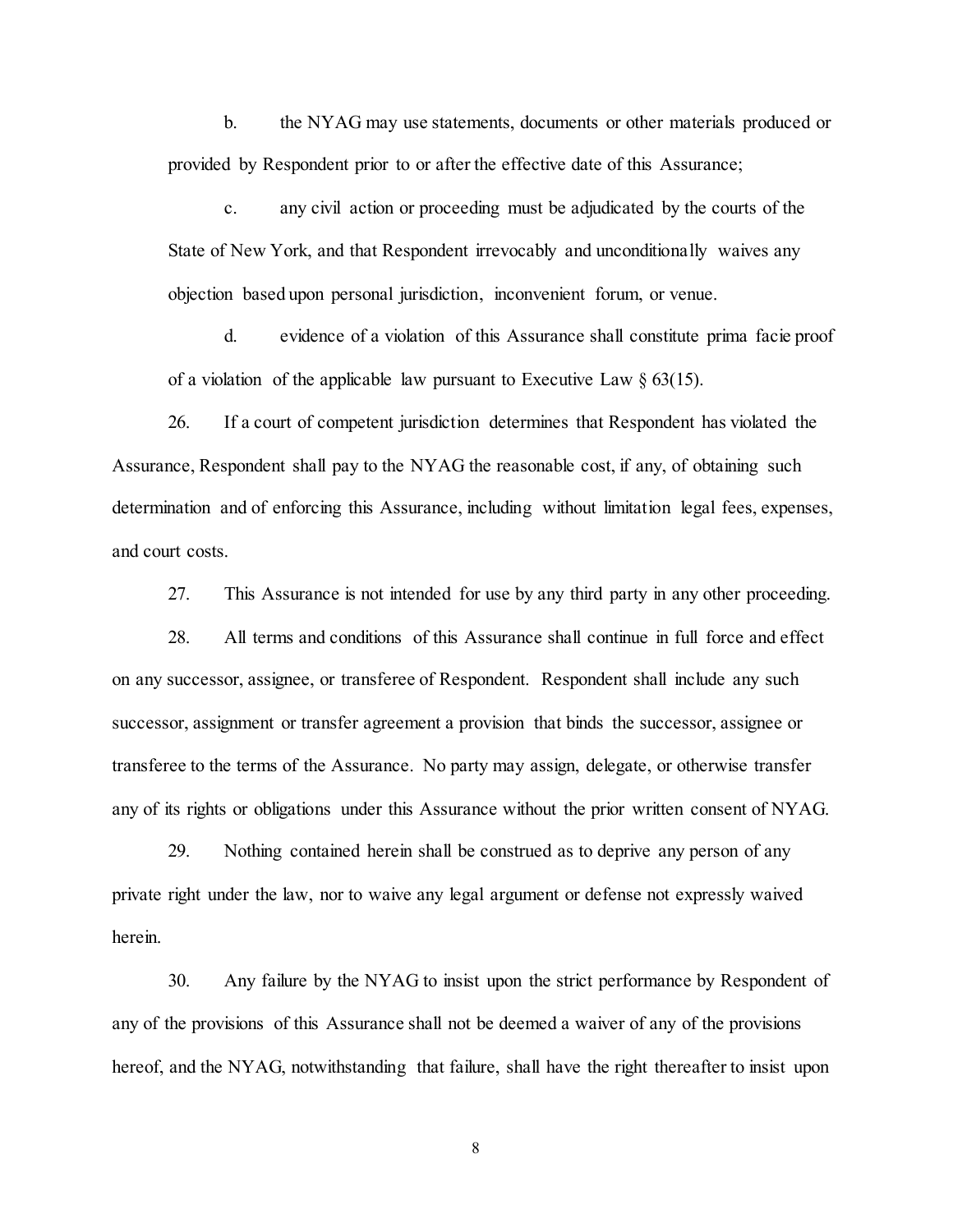the strict performance of any and all of the provisions of this Assurance to be performed by Respondent.

31. All notices, reports, requests, and other communications pursuant to this Assurance must reference Assurance No. 21-058, and shall be in writing and shall, unless expressly provided otherwise herein, be given by hand delivery; express courier; or electronic mail at an address designated in writing by the recipient, followed by postage prepaid mail, and shall be addressed as follows:

If to Respondent, to:

Denver Media Holdings, LLC 7318 S Revere Parkway, Unit A3 Centennial, CO 80112

If to NYAG, to:

Bureau Chief Bureau of Internet & Technology New York State Office of the Attorney General 28 Liberty Street New York, NY 10005

32. NYAG has agreed to the terms of this Assurance based on, among other things, the representations made to NYAG by Respondent and its counsel and NYAG's own factual investigation as set forth in Findings, paragraphs 1–14 above. Respondent represents and warrants that neither it nor its counsel has made any material representations to NYAG that are inaccurate or misleading. If any material representations by Respondent or its counsel are later found to be inaccurate or misleading, this Assurance is voidable by NYAG in its sole discretion.

33. No representation, inducement, promise, understanding, condition, or warranty not set forth in this Assurance has been made to or relied upon by Respondent in agreeing to this Assurance.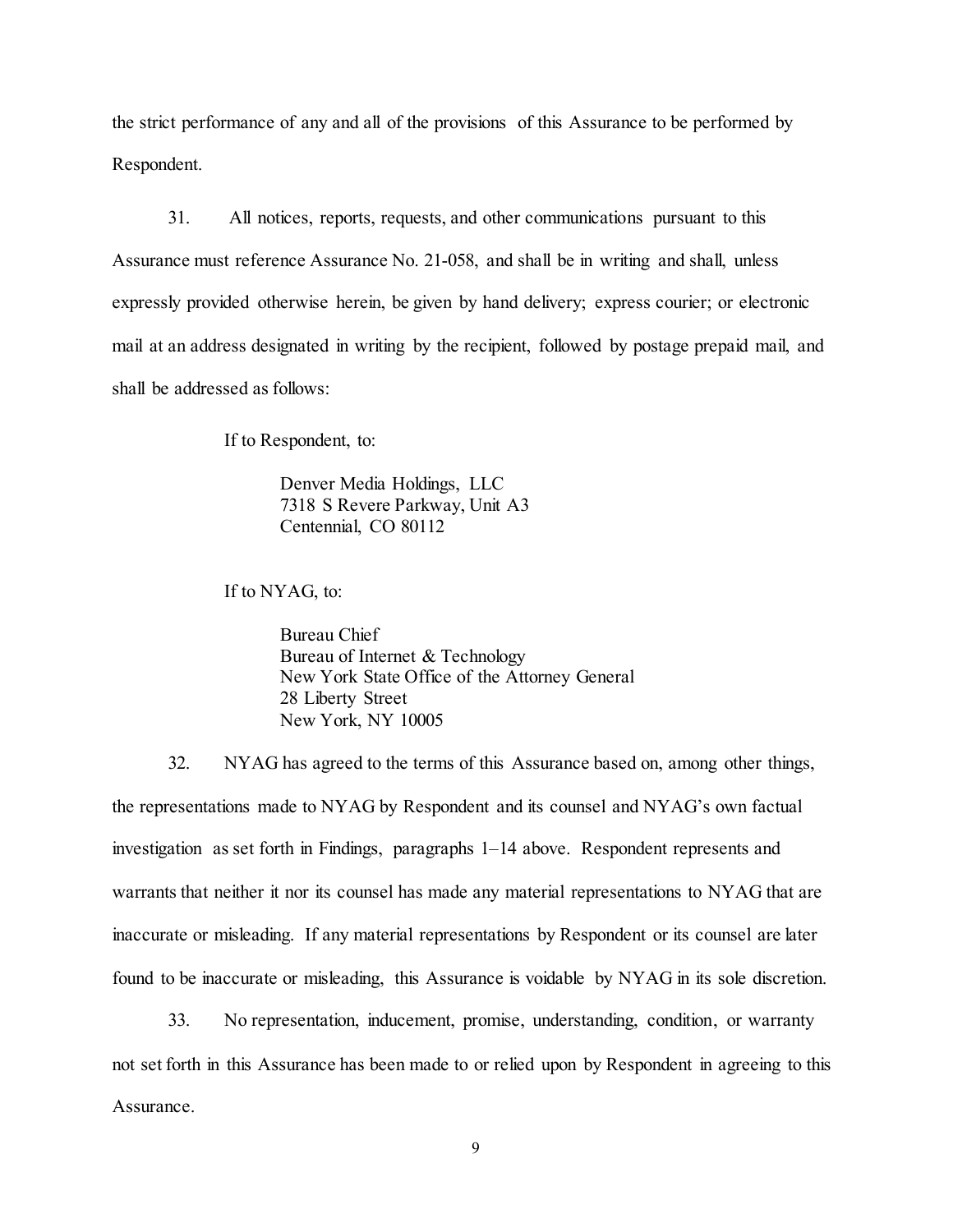34. Respondent represents and warrants, through the signatures below, that the terms and conditions of this Assurance are duly approved.

35. Unless a term limit for compliance is otherwise specified within this Assurance, the Respondent's obligations under this Assurance are enduring. Nothing in this Agreement shall relieve Respondent of other obligations imposed by any applicable state or federal law or regulation or other applicable law.

36. Respondent agrees not to take any action or to make or permit to be made any public statement denying, directly or indirectly, any finding in the Assurance or creating the impression that the Assurance is without legal or factual basis. Nothing in this paragraph affects Respondent's right to take legal or factual positions in defense of litigation or other legal proceedings to which the NYAG is not a party.

37. Nothing contained herein shall be construed to limit the remedies available to NYAG in the event that Respondent violates the Assurance after its effective date.

38. This Assurance may not be amended except by an instrument in writing signed on behalf of the Parties to this Assurance.

39. In the event that any one or more of the provisions contained in this Assurance shall for any reason be held by a court of competent jurisdiction to be invalid, illegal, or unenforceable in any respect, in the sole discretion of NYAG, such invalidity, illegality, or unenforceability shall not affect any other provision of this Assurance.

40. Respondent acknowledges that it has entered this Assurance freely and voluntarily and upon due deliberation with the advice of counsel.

41. This Assurance shall be governed by the laws of the State of New York without regard to any conflict of laws principles.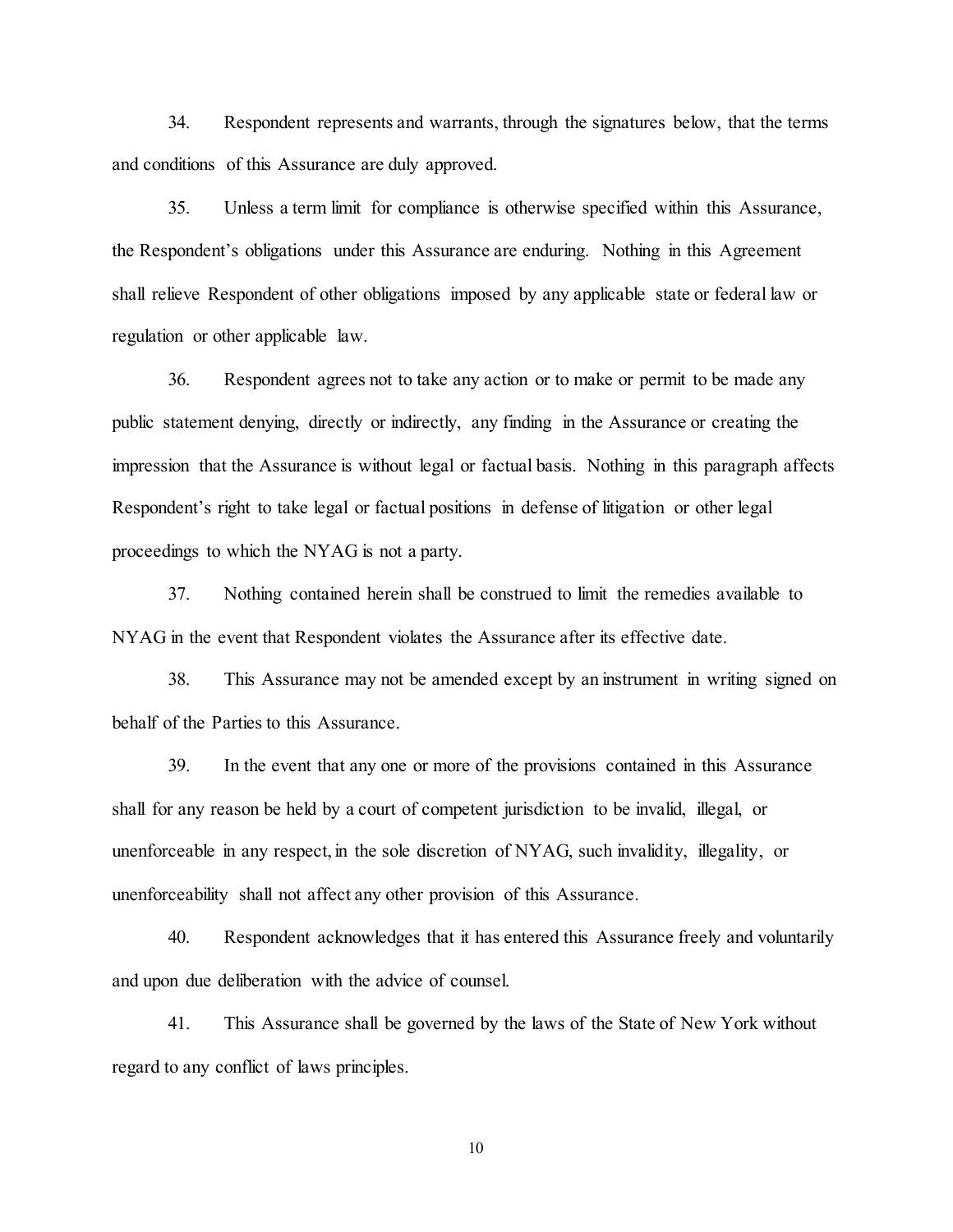42. The Assurance and all its terms shall be construed as if mutually drafted with no presumption of any type against any party that may be found to have been the drafter.

43. This Assurance may be executed in multiple counterparts by the Parties hereto. All counterparts so executed shall constitute one agreement binding upon all Parties, notwithstanding that all Parties are not signatories to the original or the same counterpart. Each counterpart shall be deemed an original to this Assurance, all of which shall constitute one agreement to be valid as of the effective date of this Assurance. For purposes of this Assurance, copies of signatures shall be treated the same as originals. Documents executed, scanned and transmitted electronically and electronic signatures shall be deemed original signatures for purposes of this Assurance and all matters related thereto, with such scanned and electronic signatures having the same legal effect as original signatures.

44. The effective date of this Assurance shall be August  $\frac{30}{20}$ , 2021.

LETITIA JAMES Attorney General of the State of New York 28 Liberty Street New York, NY 10005

By:  $\bigcirc$   $\bigcirc$   $\bigcirc$   $\bigcirc$   $\bigcirc$   $\bigcirc$   $\bigcirc$   $\bigcirc$   $\bigcirc$   $\bigcirc$   $\bigcirc$   $\bigcirc$   $\bigcirc$   $\bigcirc$   $\bigcirc$   $\bigcirc$   $\bigcirc$   $\bigcirc$   $\bigcirc$   $\bigcirc$   $\bigcirc$   $\bigcirc$   $\bigcirc$   $\bigcirc$   $\bigcirc$   $\bigcirc$   $\bigcirc$   $\bigcirc$   $\bigcirc$   $\bigcirc$   $\bigcirc$   $\bigcirc$   $\bigcirc$   $\bigcirc$   $\bigcirc$   $\bigcirc$  Ezra Sternstein

Assistant Attorney General Bureau of Internet & Technology